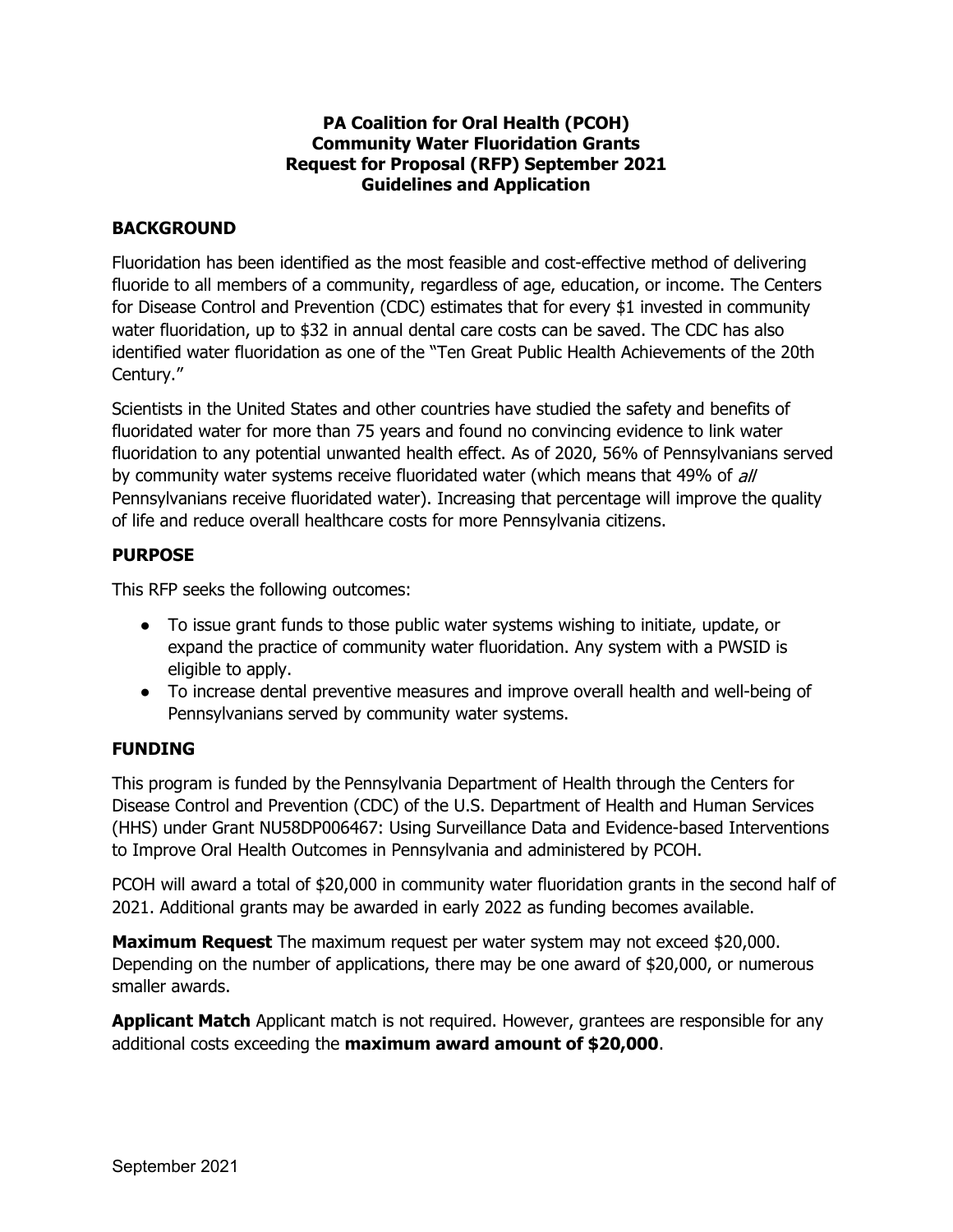**Eligible Expenses** Community water fluoridation (CWF) grant funds can be used for:

- Planning and engineering services associated with initiation of a fluoridation program
- Equipment to initiate a fluoridation program
- New equipment to replace or expand a current fluoridation program
- Engineering services needed to modify current fluoridation system
- Modifications to existing water system equipment
- Equipment for daily testing of fluoride level
- Personal safety equipment for fluoride handling
- Administrative costs related to initiating fluoridation (permits, licenses, etc.)

Funds **CANNOT** be used for:

- Office equipment
- As matching funds for other federal grants
- New building construction
- Personnel salaries

**Cost Reimbursement** Costs incurred for this project will be covered through reimbursement only. All costs are paid by the grantee and a reimbursement request is submitted to PCOH for payment upon receipt of required documentation. All grant-associated expenses must be incurred and billed to PCOH before **May 13, 2022**. Reimbursements will be dispersed by check approximately 6–8 weeks after all required documentation is submitted to PCOH.

### **ELIGIBILITY**

**This funding round prioritizes community water systems that are initiating a** 

**fluoridation program.** Systems may be at any stage in the initiation process. For example, a water system that is in the early stages of exploring the wishes of the community it serves re: CWF is eligible, as is a water system that has received a permit to add fluoridation as a treatment. **Systems which currently are fluoridating may also apply** for equipment updates and replacements, though priority will be for awards to initiate fluoridation. **Systems which have previously received equipment grants from PCOH may apply** for equipment updates and replacements, though first-time applicants will receive priority consideration.

To qualify, systems must:

- Be a community water system with a PWSID
- Be able to enter into a grant agreement with PCOH
- Provide a letter of support from the local water authority or municipal authority
- Provide a copy of DEP permit to fluoridate, if applicable
- Agree to continue fluoridating for a minimum of 5 years after installation of new equipment
- Agree to have at least 50% of their water operators who handle fluoride additives complete the online Fluoridation Learning Online (FLO) course from CDC and submit certificates of completion to PCOH: https://www.cdc.gov/fluoridation/engineering/training.htm